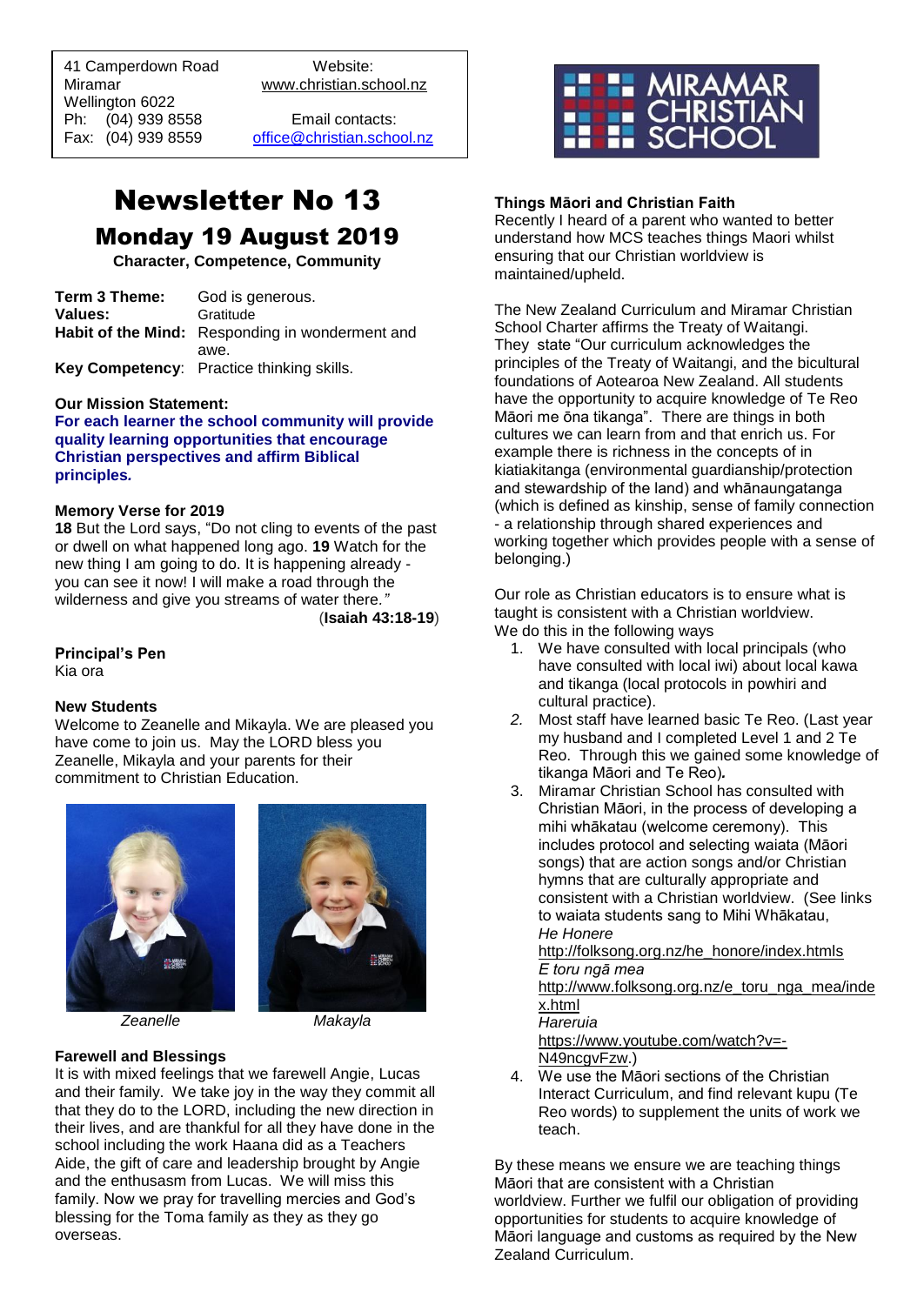We are blessed to have the richness that comes from cultural diversity including just over 20% of students of Māori descent. If you have any questions or would like to know more please give me a call, or feel free to book a time to come and have a chat.

# **Cans For Good**

Thank you to those who have given cans in the Salvation Army foodbank "Cans For Good" promotion. Your actions will truely bless others.

# **Thanks**

Thanks also to Miramar's Souvenir Shop who have made a donation of items for our next fundraising event.

# **Upcoming Events and Activity**

# **Planatarium Visit**

Tōtara and Kauri are going to the Planatarium on 28 August. We trust they will enjoy this experience and learn much from it. Thank you to all the helpers who have volunteered for this trip. We now have transport covered.

# **Island Bay Marine Reserve**

The whole school will visit the Island Bay Marine Education Centre on Tuesday 3 September. If you are able to assist with transport we would be most grateful. Please return your form or contact your class teacher if you are able to help.

# **Health/Puberty Consultation – Year 6-8**

We are running an information/consultation meeting from **6:00-6:30pm on Thursday 22 August** for Parents/Caregivers of students in Year 6-8. At this meeting we will outline the content of the sexuality unit we plan to teach and answer any questions you may have. This unit will be taught from a Christian perspective. A separate notice will come home detailing this. Please mark this date in your diary. We need at least one parent from each family to attend this meeting please. If you are unable to make this meeting and want to talk about this please contact either myself or Emma. If you do not want your child taught sexuality education you are welcome to ask that they are withdrawn for these lessons.

#### **Prayer points: - Thank God:**

- For our new students Makayla and Zeanelle.
- For the richness that comes from having the diversity of cultures in our school.
- For the learning opportunities students have had with the Options Programme.
- For the blessing that comes from those who support the school in practical ways.
- For the knowledge our God is generous.

### **Please pray:**

- Our school would honour God in all we do.
- For our students to gain maximum learning from trips to the Planetarium and Island Bay Marine Education Centre.
- For sustained ideas, creativity, energy and enthusiasm for the End of Term Show.
- For Teachers, the Principal, our Board and The Peniel Trust to make wise decisions for our staff and students.
- For people to step forward to partner with Zelda as she leads APT and divine guidance plus enthusiasm as they begin to plan events.
- Our Open Day on 31 August that this would raise our profile in the community and engender a positive attitude towards the work of Christian Education.
- Opportunities and time to meet with **Pre-school**s and other community groups so we can continue to build links.
- For new families who we can bless at our school.
- For our school to continue to have an open stance and look for ways to bless others.

For our prayer students Zinnia, Hawi, Erik, Theo, Elena-Jin and Hail.

Thank you for your commitment and prayers.

Blessings and nga mihi nui **Kaye Gillies Principal**

### **2019 Invoices**

Invoices for **School Costs and the Term 1 PE Programme** are now **OVERDUE.** We ask you pay these as soon as possible. Invoices for **Swimming Lessons** were sent home on 13 August 2019 and are due by Friday 30 August 2019.

### **Prayer Requests**

The following students and their families are prayed for by the staff each time we gather to pray during the week. We ask that you also pray for them too. **Week 5:** Zinnia, Erik, Elena-Jin **Week 6:** Hawi, Theo, Hail



### **Our School App**

GREvents Cancellations CRNotices  $\mathfrak{S}$  Newsletters  $\mathfrak{S}$  Permission Slips  $\mathcal{P}$  Instant notifications  $\mathcal{P}$  Absentees



**Simple free download:** In Google play & App Store search 'Skool<br>Loop' & choose our school once installed

#### Don't forget to turn on notifications on your phone to receive *instant alerts* from us via the Skool Loop App.



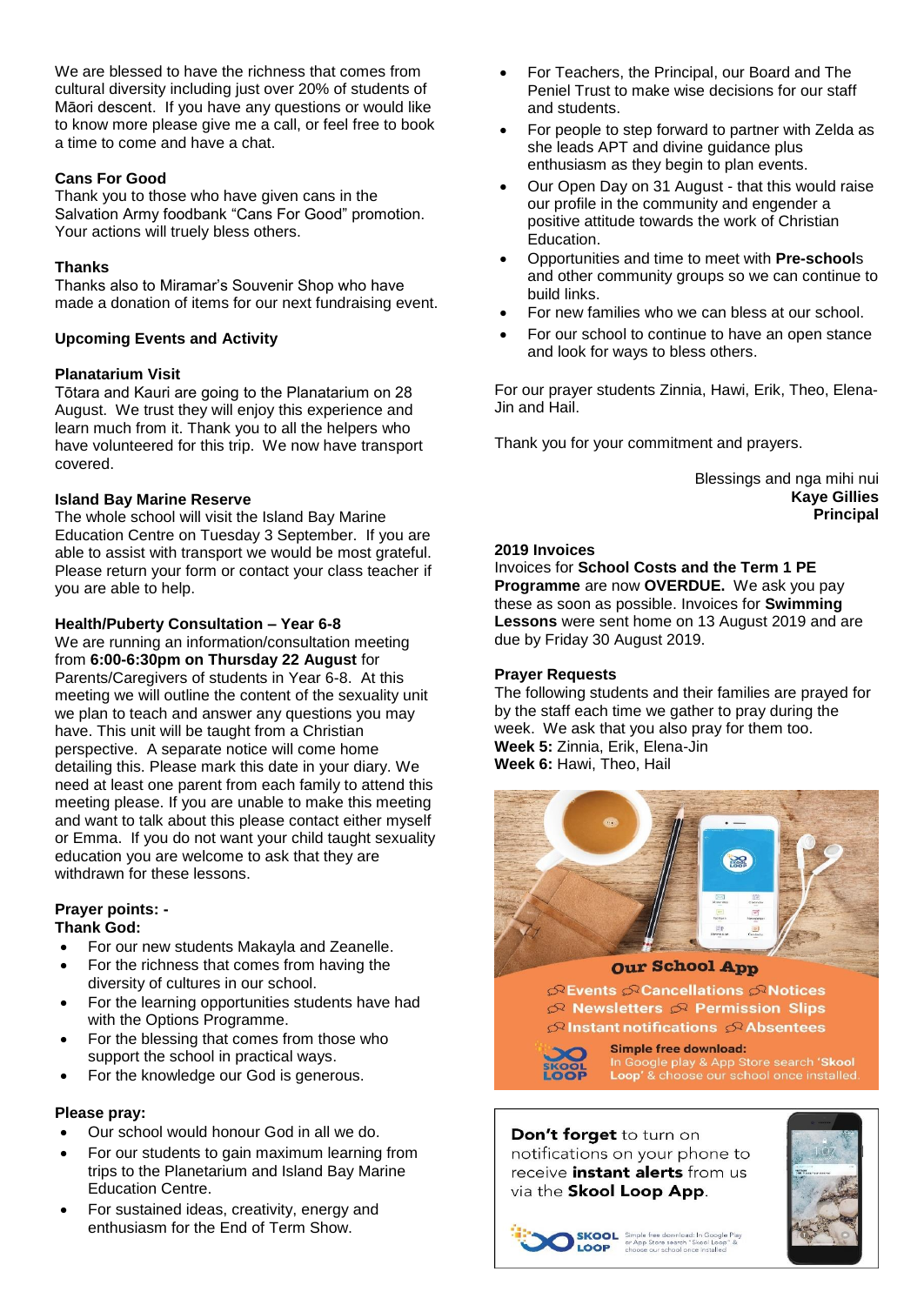# SCHOOL DIARY

| <b>Every Mon</b>     |                                                        |
|----------------------|--------------------------------------------------------|
|                      | Prayer Group, Hall, 2:30pm                             |
| <b>Every Mon/Fri</b> | Wheels Day / Wear PE Uniform                           |
| <b>Every Wed</b>     | Subway ordered lunch (optional)                        |
| <b>Every Thurs</b>   | Technicraft (Yrs 7-8)                                  |
| <b>Every Fri</b>     | Music Lessons, 8:30am - 10:30am                        |
| <b>Every Fri</b>     | Assembly 2:15pm                                        |
| <b>Every Sun</b>     | 10am Gateway Baptist Church - all welcome              |
| Aug                  |                                                        |
| Mon 19 Aug           | Swimming p.m.                                          |
| Tues 20 Aug          | Options Wk 3                                           |
| Thurs 22 Aug         | Health/Puberty Consultation, 6pm in Kauri              |
| Fri 23 Aug           | Sharing Assembly 2:15pm                                |
| Mon 26 Aug           | Swimming p.m.                                          |
| Tues 27 Aug          | Options Wk 4                                           |
| Wed 28 Aug           | Totara/Kauri Trip, Carter Observatory 11:30-2:45       |
| Fri 30 Aug           | Mufti Day (gold coin donation)                         |
| Fri 30 Aug           | Assembly 2:15pm                                        |
| Sat 31 Aug           | MCS Open Day, 10am-12pm                                |
| <b>Sep</b>           |                                                        |
| Mon 2 Sep            | Swimming p.m.                                          |
| Mon 2 Sep            | BoT Mtg, 6:30pm, Staffroom                             |
| Tues 3 Sep           | Whole School Trip, Marine Education Centre, 9:40-11:45 |
| Wed 4 Sep            | Energise - Nutrition 11:30am - 12:50pm                 |
| Fri 6 Sep            | Sharing Assembly 2:15pm                                |
| Mon 9 Sep            | Swimming p.m.                                          |
| Fri 13 Sep           | Energise - Athletics 9:30am - 11:45am                  |
| Fri 13 Sep           | Assembly 2:15pm                                        |
| Mon 16-20 Sep        | <b>Scholastic Book Fair Week</b>                       |
| Mon 16 Sep           | Swimming p.m.                                          |
| Wed 18 Sep           | MCS Show Dress Rehearsal 9am @ Gateway                 |
| Thurs 19 Sep         | MCS Show Dress Rehearsal 9am @ Gateway                 |
| Thurs 19 Sep         | MCS Show 6pm @ Gateway                                 |
| Fri 20 Sep           | <b>Futsal Tournament</b>                               |
| Fri 20 Sep           | Assembly 2:15pm                                        |
| Tues 24 Sep          | MCS visiting Maranatha School 11am - 2pm               |
| Wed 25 Sep           | Capital E Performance @ MCS a.m.                       |
| Fri 27 Sep           | Assembly 2:15pm                                        |
| Fri 27 Sep           | End of Term 3 (3pm Finish)                             |
| Oct                  |                                                        |
| Mon 14 Oct           | Term 4 starts (9am)                                    |

### **Unravelling the Adolescent Brain**

A Brainwave Trust seminar for coaches and instructors of young people. **When:** Sunday 22nd Sept **Time:** 3-4.30pm. **Where:** Uni of Otago, 23 Mein Street, Newtown. **Cost:** Tickets \$25 [Eventbrite.](https://adolescent_brain_and_coach.eventbrite.com/) Explore the impacts and influences of adolescent development from the perspective of coaching and mentoring young people more effectively. [https://adolescent\\_brain\\_and\\_coach.eventbrite.com](https://adolescent_brain_and_coach.eventbrite.com/)





**NON** NON<br>COMPETITIVE OMPELLING<br>SWIMMING FOR KIDS

www.maranuiswimming.co.nz



# **CLUB NIGHT - FRIDAYS**

 $7.00<sub>pm</sub> - 8.00<sub>pm</sub>$ **Freyberg Pool** 

We provide swimming and coaching in a non-competitive and fun environment for kids between the ages of 5-18

A "Learn-to-Swim" focused programme is also available

Cost: \$85.00 per year + pool entry

For enquiries please contact the President - Ron Watt (04) 479-2276 or email the Club: maranuiswim@gmail.com